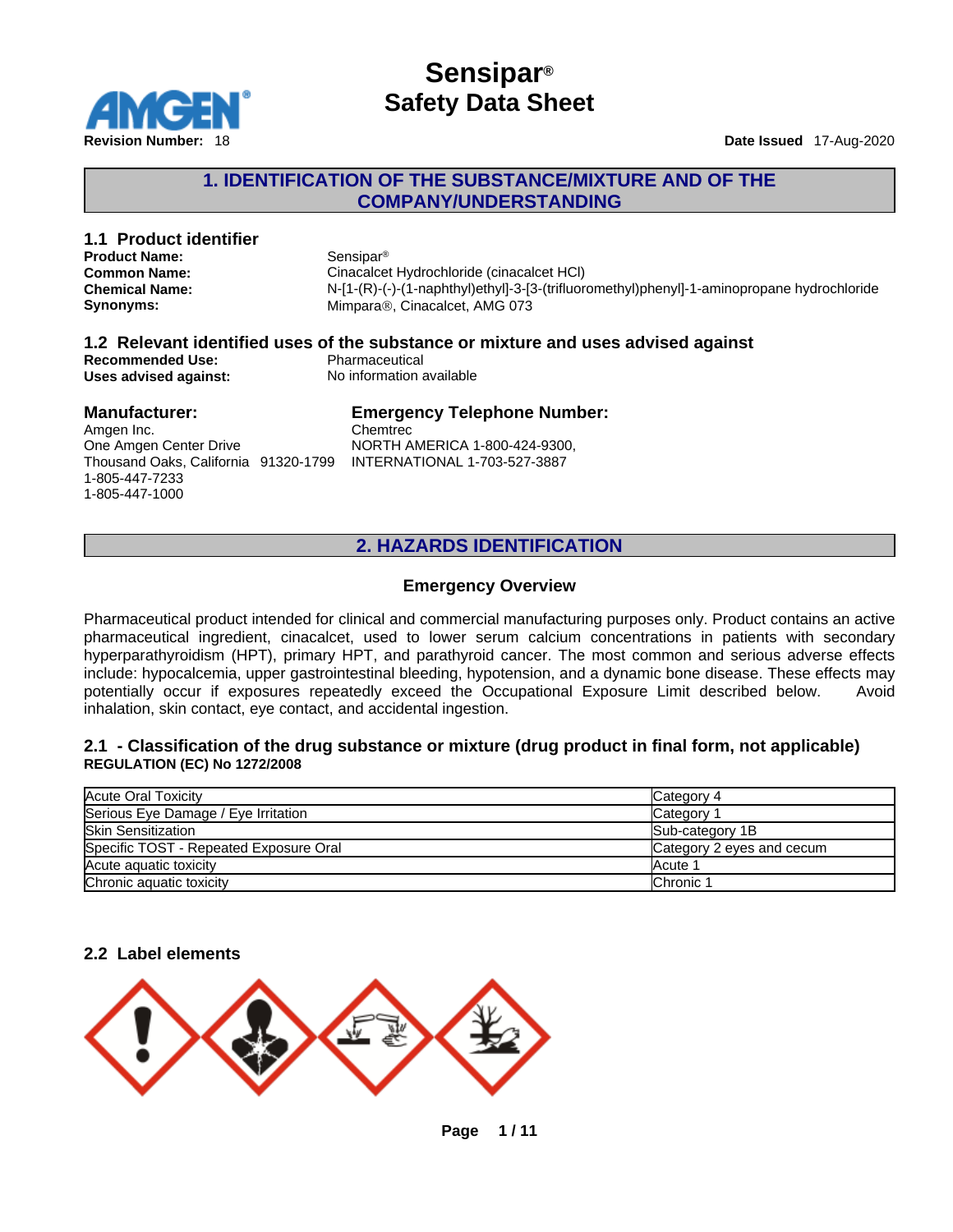

#### **Signal Word Communist Communist Communist Communist Communist Communist Communist Communist Communist Communist Communist Communist Communist Communist Communist Communist Communist Communist Communist Communist Communist**

#### **SGHH0999**

H302 - Harmful if swallowed

H314 - Causes severe skin burns and eye damage

H317 - May cause an allergic skin reaction

H371 - May cause damage to organs

H373 - May cause damage to organs through prolonged or repeated exposure

H410 - Very toxic to aquatic life with long lasting effects

#### **GHSPO642**

P280 - Wear protective gloves/ protective clothing/ eye protection/ face protection

P303 + P361 + P353 - IF ON SKIN (or hair): Remove/ Take off immediately all contaminated clothing. Rinse skin with water/ shower

P305 + P351 + P338 - IF IN EYES: Rinse cautiously with water forseveral minutes. Remove contact lenses, if present and easy to do. Continue rinsing

P310 - Immediately call a POISON CENTER or doctor/ physician

P280 - Wear eye protection/ face protection

P260 - Do not breathe dust/fume/gas/mist/vapors/spray

#### **2.3 Other Hazards** No information available

### **3. COMPOSITION/INFORMATION ON INGREDIENTS**

#### **3.1 Substances**

**Ingredients:** Active Ingredient - cinacalcet HCl

**Chemical Name:** N-[1-(R)-(-)-(1-naphthyl)ethyl]-3-[3-(trifluoromethyl)phenyl]-1-aminopropane hydrochloride **CAS-No:** 364782-34-3

### **4. FIRST AID MEASURES**

#### **4.1 Description of first-aid measures**

| <b>Eye Contact:</b>        | In the case of contact with eyes, rinse immediately with plenty of water and seek medical<br>advice.                                 |
|----------------------------|--------------------------------------------------------------------------------------------------------------------------------------|
| <b>Skin Contact:</b>       | Wash off immediately with soap and plenty of water removing all contaminated clothes and<br>shoes. Consult a physician if necessary. |
| Inhalation:                | Move to fresh air. If symptoms persist, call a physician.                                                                            |
| Ingestion:                 | Do not induce vomiting without medical advice. Never give anything by mouth to an<br>unconscious person. Consult a physician.        |
| <b>Notes to Physician:</b> | Treat symptomatically.                                                                                                               |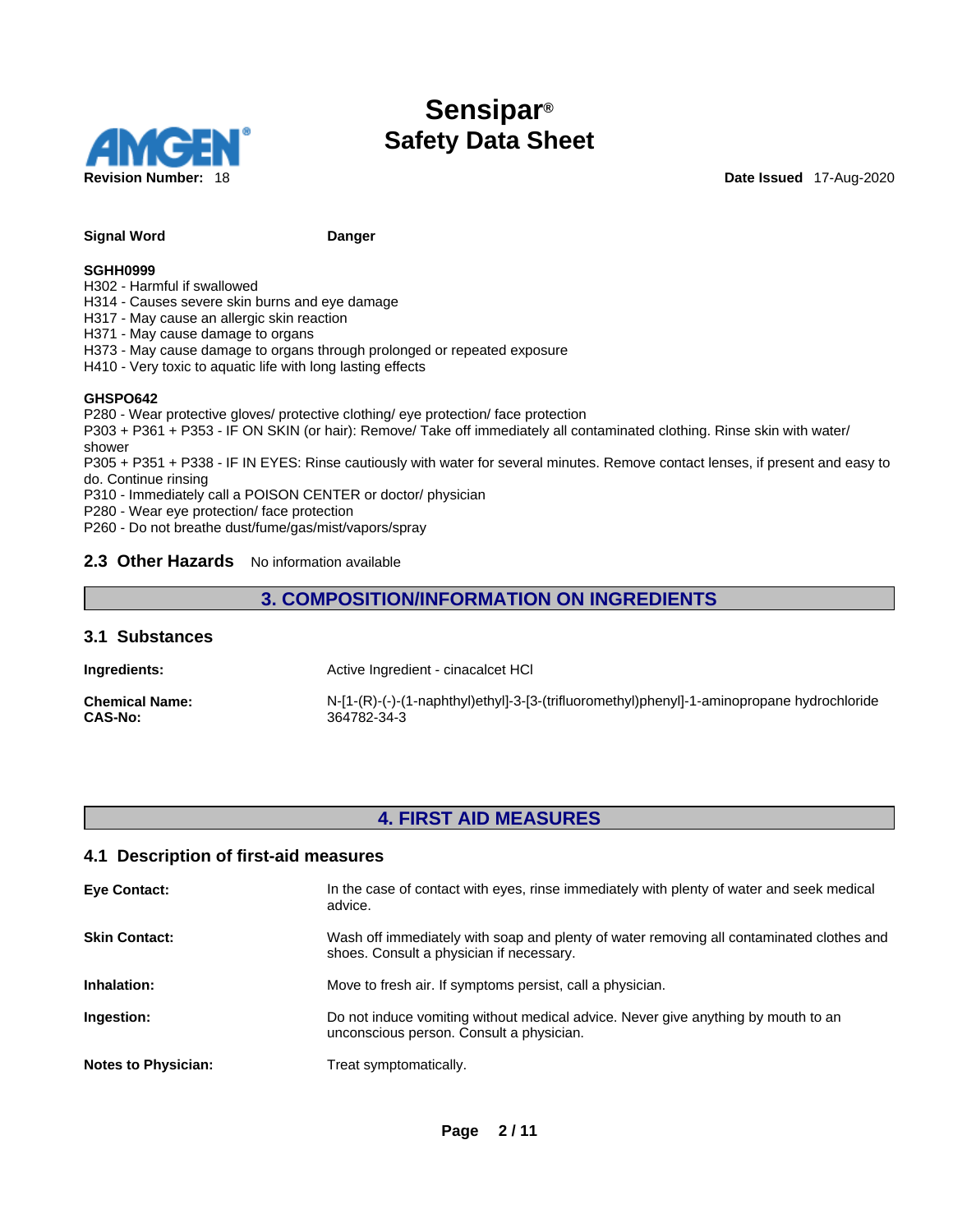

# **5. FIRE-FIGHTING MEASURES**

### **5.1 Extinguishing media**

| <b>Flammable Properties:</b> | No information available.                                                                                  |
|------------------------------|------------------------------------------------------------------------------------------------------------|
| <b>Extinguishing Media:</b>  | Use extinguishing measures that are appropriate to local circumstances and the<br>surrounding environment. |

#### **5.2 Special hazards arising from the substance or mixture**

**Hazardous Combustion Products:** No information available.

#### **5.3 Advice for firefighters**

| <b>Protective Equipment and</b>      | As in any fire, wear self-contained breathing apparatus pressure-demand, NIOSH |
|--------------------------------------|--------------------------------------------------------------------------------|
| <b>Precautions for Firefighters:</b> | (approved) and full protective gear.                                           |

### **6. ACCIDENTAL RELEASE MEASURES**

#### **6.1 Personal precautions, protective equipment and emergency procedures**

**Spill Procedures:** If material is released or spilled, cordon off spill area. Take proper precautions to minimize exposure by using appropriate personal protective equipment in cleaning up a spill. If in powder form, wet down spilled material to minimize airborne dispersion. Soak up material with absorbent e.g., paper towels, and wash spill area thoroughly with appropriate cleaning materials. Dispose of collected material in accordance with applicable waste disposal regulations. Avoid release to the environment.

#### **7. HANDLING AND STORAGE**

### **7.1 Precautions for Safe Handling**

| <b>Handling and Storage:</b> | Avoid contact with skin, eyes or clothing. Do not eat, drink or smoke in work areas. Use<br>adequate ventilation to minimize exposure. Wash hands, face and other potentially<br>exposed areas immediately after handling this material. Remove contaminated clothing<br>prior to entering eating areas. Clean protective equipment thoroughly after each use. Store<br>in a well ventilated area. |
|------------------------------|----------------------------------------------------------------------------------------------------------------------------------------------------------------------------------------------------------------------------------------------------------------------------------------------------------------------------------------------------------------------------------------------------|
| Storage:                     | Keep containers tightly closed in a cool, well-ventilated place                                                                                                                                                                                                                                                                                                                                    |
| <b>Safe Handling Advice:</b> | No information available                                                                                                                                                                                                                                                                                                                                                                           |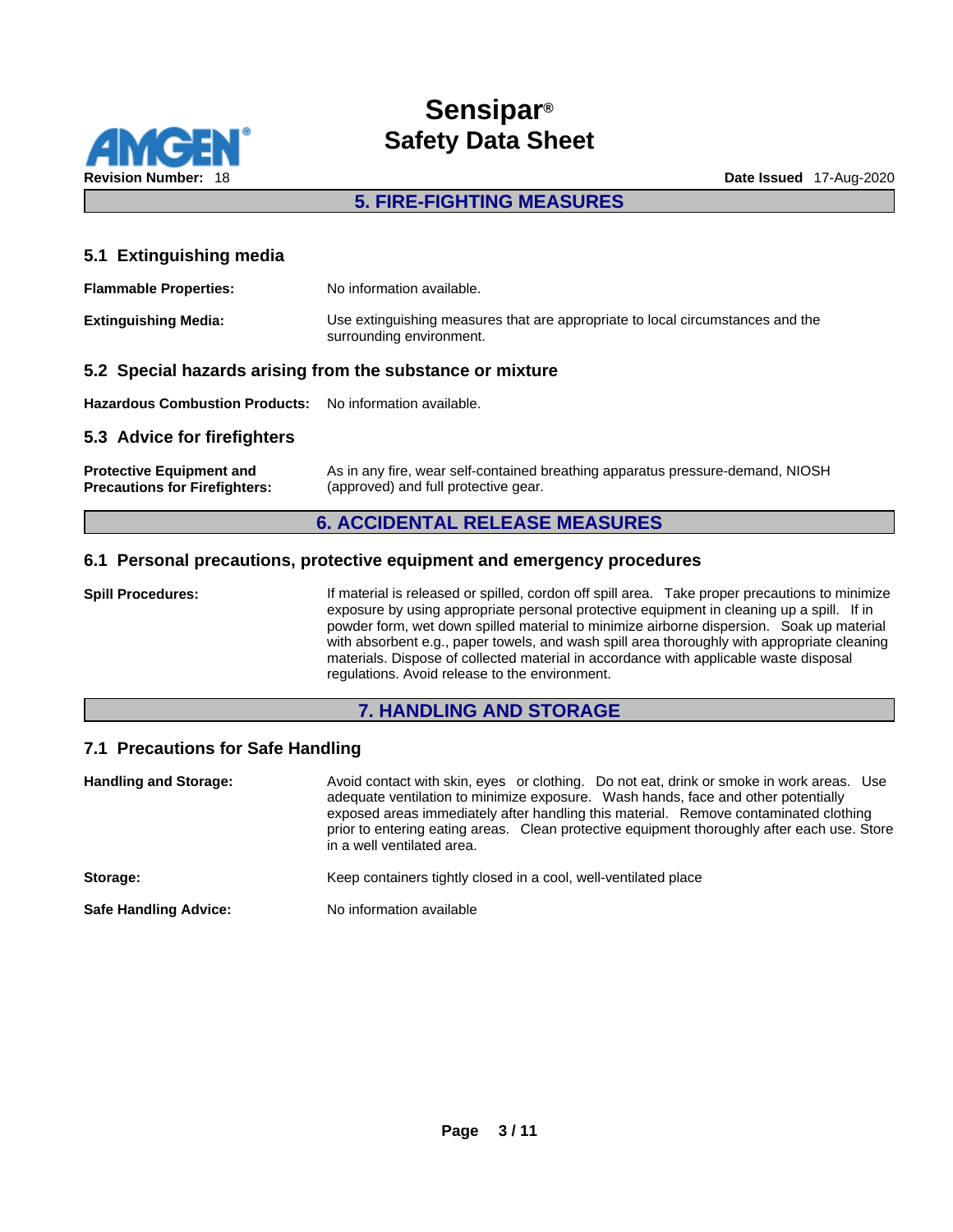

# **8. EXPOSURE CONTROLS/PERSONAL PROTECTION**

#### **8.1 Control parameters**

| <b>Occupational Exposure Limit:</b>  | Please refer to Section 11 for more information. No exposure guidelines established by<br>ACGIH, NIOSH or OSHA. Amgen recommends an occupational exposure limit (OEL) of<br>30 $\mu$ g/m <sup>3</sup> as an 8-hour time weighted average over a 40-hour work week. The OEL is<br>designed as an acceptable airborne concentration of a substance for which it is believed<br>that workers may be repeatedly exposed day after day without adverse health effects.<br>Cinacalcet HCI has been classified per Amgen's Hazard Classification System as an<br>Occupational Exposure Band 3 compound (20 µg/m <sup>3</sup> - 100 µg/m <sup>3</sup> ) with the following<br>suffixes: SENS (sensitizer), EYE (eye damage). and Specific Target Organ Toxicity -<br>Repeated Exposure (STOT-RE) (eye and cecum). |
|--------------------------------------|-----------------------------------------------------------------------------------------------------------------------------------------------------------------------------------------------------------------------------------------------------------------------------------------------------------------------------------------------------------------------------------------------------------------------------------------------------------------------------------------------------------------------------------------------------------------------------------------------------------------------------------------------------------------------------------------------------------------------------------------------------------------------------------------------------------|
| <b>Engineering Controls:</b>         | When practicable, handle material in enclosed processes or in processes with effective<br>local exhaust ventilation or within a chemical hood.                                                                                                                                                                                                                                                                                                                                                                                                                                                                                                                                                                                                                                                            |
| 8.2 Exposure controls                |                                                                                                                                                                                                                                                                                                                                                                                                                                                                                                                                                                                                                                                                                                                                                                                                           |
| <b>Personal Protective Equipment</b> |                                                                                                                                                                                                                                                                                                                                                                                                                                                                                                                                                                                                                                                                                                                                                                                                           |
| <b>Eye/face Protection:</b>          | Wear safety glasses with side shields, chemical splash goggles, or safety glasses with side<br>shields and a full-face shield to prevent contact with eyes. The choice of protection should<br>be based on the job activity and potential for exposure to the eyes and face.                                                                                                                                                                                                                                                                                                                                                                                                                                                                                                                              |
| <b>Skin Protection:</b>              | Use gloves or other appropriate personal protective equipment if skin contact with<br>formulation is possible. Wear lab coat or other protective over garment if splashing is<br>possible. The choice of protection should be based on the job activity and potential for skin<br>contact.                                                                                                                                                                                                                                                                                                                                                                                                                                                                                                                |
| <b>Respiratory Protection:</b>       | When possible, handle material in enclosed processes or containers. If it is properly<br>handled with effective local exhaust ventilation or containment, respiratory protection may<br>not be needed. For procedures involving larger quantities or dust/aerosol generating<br>procedures such as weighing or a large transfer of liquids, an air-purifying respirator with<br>NIOSH approval for dusts and mists may be needed. The choice of protection should be<br>based on the job activity and the potential for exposure.                                                                                                                                                                                                                                                                         |
| Other:                               | Wash hands, face and other potentially exposed areas after handling material (especially<br>before eating, drinking or smoking). Clean protective equipment thoroughly after each use.                                                                                                                                                                                                                                                                                                                                                                                                                                                                                                                                                                                                                    |

### **8.3 Environmental exposure controls**

**Environmental Exposure Controls** Avoid release to the environment. Please refer to Section 12 for more information.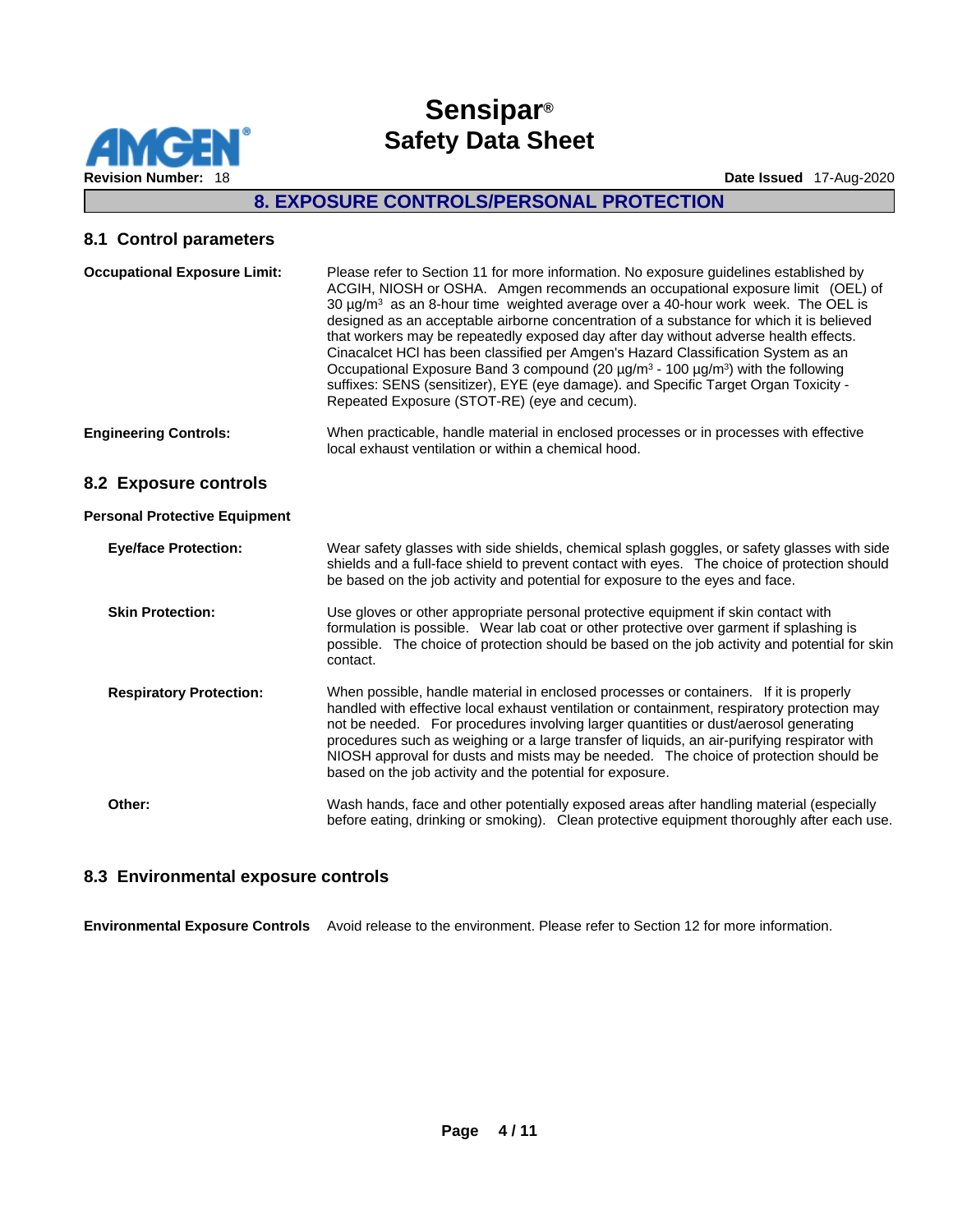

# **9. PHYSICAL AND CHEMICAL PROPERTIES**

**Physical State: Molecular Weight:** 393.87 as the HCl salt **Odor:**  $\overline{\phantom{a}}$  **Odor:**  $\overline{\phantom{a}}$  **No** information available **Odor Threshold:** No information available **Odor Threshold:** No information available<br> **pH:** 5.1 (pH of aqueous solu **Melting point (°C) VALUE** 178-184 °C (cinacalcet HCl)<br> **Flash Point:** No information available **Evaporation Rate:** No information available **Lower explosive limit:** No information available **Upper explosive limit:** No information available **Vapor Pressure:** No information available **Vapor Density (air = 1):** Not applicable **Relative density:** No information available **Partition Coefficient (log Kow):** Log Pow value 4.79 **Viscosity:** No information available

**Appearance:** White to off-white (cinacalcet HCl) **pH: 5.1** (pH of aqueous solution (saturated at 25 ° C))<br> **Melting point (°C) VALUE** 178-184 °C (cinacalcet HCl) **Flash Point:** No information available **Water Solubility:** Approx. 1,500 mg/L at pH 5; <10 mg/L at pH 7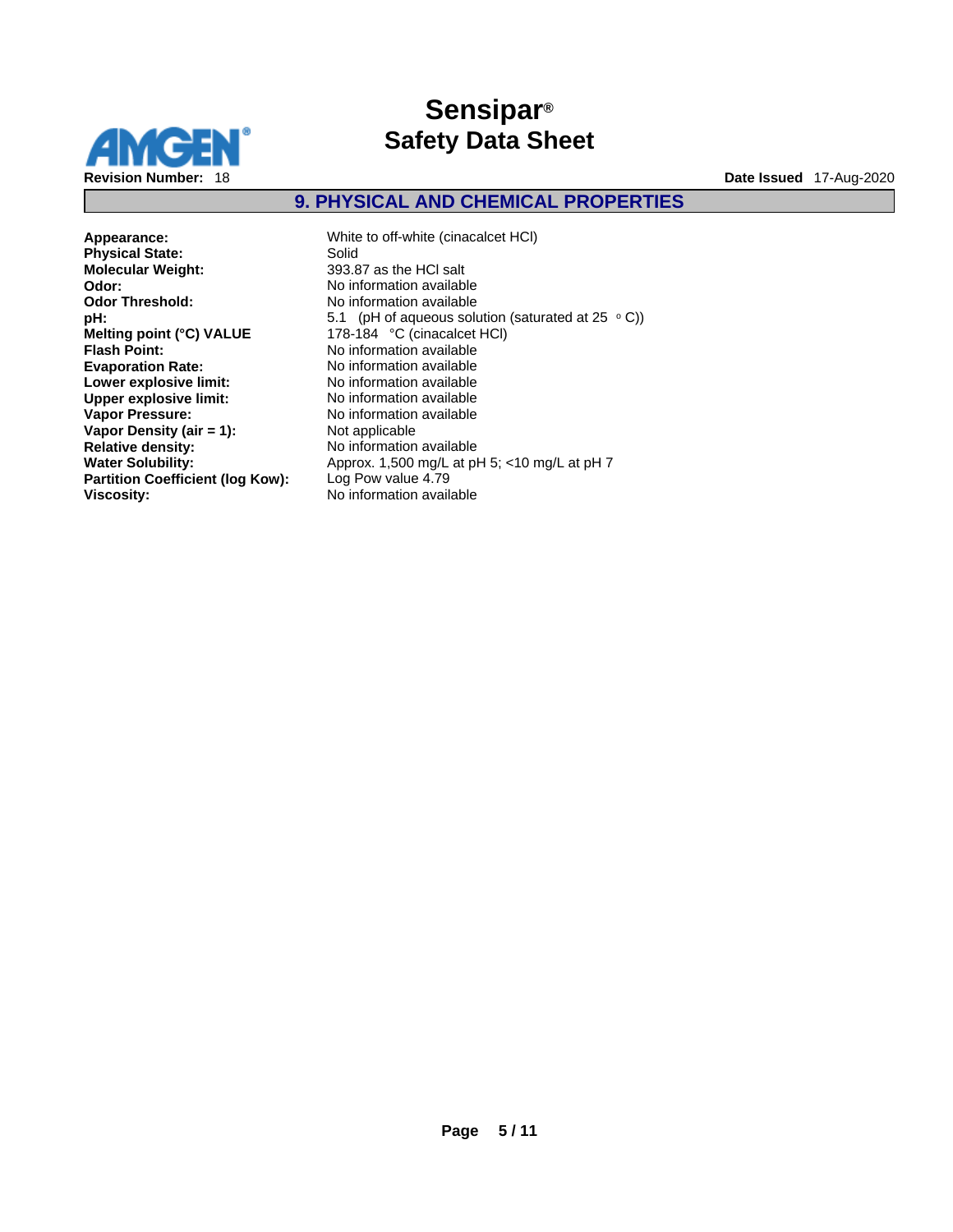

|                                                                    | <b>10. STABILITY AND REACTIVITY</b>                                                                                                                                                                                                                                                                                                                                                                                                                                                                                                                                                                                                                                                                                                                                                                                                                                                                                                                                                            |
|--------------------------------------------------------------------|------------------------------------------------------------------------------------------------------------------------------------------------------------------------------------------------------------------------------------------------------------------------------------------------------------------------------------------------------------------------------------------------------------------------------------------------------------------------------------------------------------------------------------------------------------------------------------------------------------------------------------------------------------------------------------------------------------------------------------------------------------------------------------------------------------------------------------------------------------------------------------------------------------------------------------------------------------------------------------------------|
| 10.1 Reactivity                                                    | No information available                                                                                                                                                                                                                                                                                                                                                                                                                                                                                                                                                                                                                                                                                                                                                                                                                                                                                                                                                                       |
| <b>10.2 Chemical stability</b>                                     | No information available                                                                                                                                                                                                                                                                                                                                                                                                                                                                                                                                                                                                                                                                                                                                                                                                                                                                                                                                                                       |
| 10.3 Possibility of hazardous<br>reactions                         | No information available                                                                                                                                                                                                                                                                                                                                                                                                                                                                                                                                                                                                                                                                                                                                                                                                                                                                                                                                                                       |
| 10.4 Conditions to avoid                                           | Warning: Cinacalcet HCl, the active pharmaceutical ingredient in Sensipar, can form<br>combustible dust concentrations in air during processing and present an explosion hazard<br>risk.                                                                                                                                                                                                                                                                                                                                                                                                                                                                                                                                                                                                                                                                                                                                                                                                       |
|                                                                    | - Minimize dust generation and accumulation. Fine dust dispersed in air in sufficient<br>concentrations and in the presence of an ignition source is a potential dust explosion<br>hazard.<br>- Routine housekeeping should be instituted to ensure that dusts do not accumulate on<br>surfaces.<br>- Dry powders are sensitive to electrostatic ignition. Provide adequate precautions, such as<br>electrical grounding, bonding, or inert atmospheres for process equipment.<br>- Appropriately classified electrical equipment should be used.<br>- Explosion hazards should be considered when using dust control equipment, such as<br>local exhaust ventilation, air material separators, portable vacuums, etc.<br>- Fire-retardant PPE maybe required for the task dependent on risk assessment.<br>- Grounding, anti-static tools, and/or an electrically rated vacuum should be used to clean<br>up spills.<br>- Refer to NFPA 652, Standard on the Fundamentals of Combustible Dust |
| 10.5 Incompatible materials                                        | No information available                                                                                                                                                                                                                                                                                                                                                                                                                                                                                                                                                                                                                                                                                                                                                                                                                                                                                                                                                                       |
| <b>10.6 Hazardous</b><br>decomposition products                    | No information available                                                                                                                                                                                                                                                                                                                                                                                                                                                                                                                                                                                                                                                                                                                                                                                                                                                                                                                                                                       |
| <b>10.7 Other information</b><br><b>Dust Explosion Properties:</b> | MIE 50-100mJ, Kst Value 256 (tested on cinacalcet HCl milled granulation), MIE 50-100mJ,<br>Kst Value 224 (tested on cinacalcet HCI final blend)                                                                                                                                                                                                                                                                                                                                                                                                                                                                                                                                                                                                                                                                                                                                                                                                                                               |
| <b>Thermal Stability:</b>                                          | 123 ° C (tested on cinacalcet HCI milled granulation), 181 ° C (tested on cinacalcet HCI final<br>blend)                                                                                                                                                                                                                                                                                                                                                                                                                                                                                                                                                                                                                                                                                                                                                                                                                                                                                       |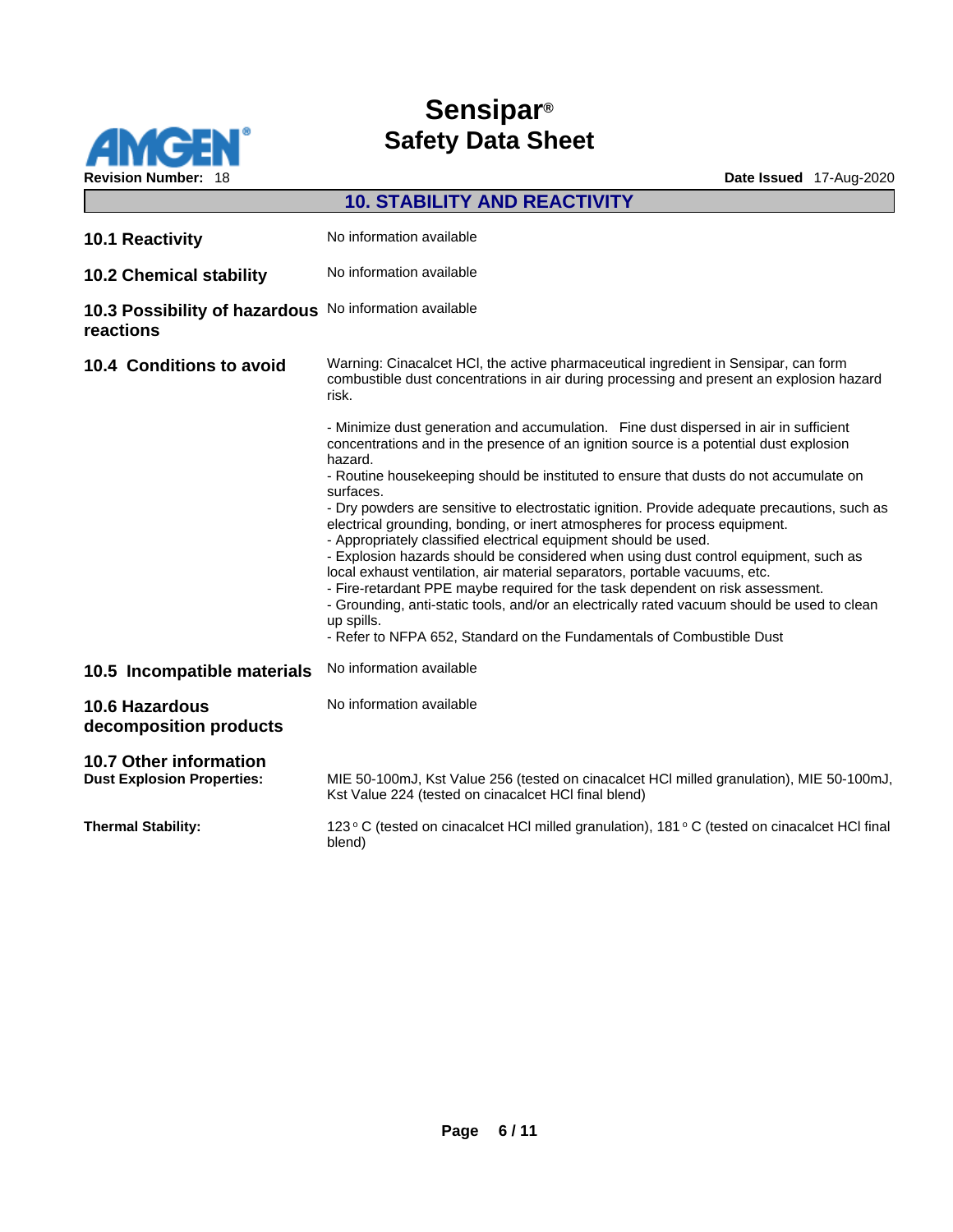

# **11. TOXICOLOGICAL INFORMATION**

# **11.1 Information on toxicological effects Cinacalcet HCl**

| <b>Acute Toxicity:</b><br><b>Skin corrosion/irritation:</b> | Oral acute rat studies - LD50 > 1,500 mg/kg body weight. (GHS Category - 4)<br>Very slight dermal irritation based on animal studies. Based on available data, the GHS<br>classification criteria are not met. |
|-------------------------------------------------------------|----------------------------------------------------------------------------------------------------------------------------------------------------------------------------------------------------------------|
| Serious eye damage/eye irritation:                          | Severely irritating to the eye based on animal studies. (GHS Category 1)                                                                                                                                       |
| <b>Respiratory or skin sensitization:</b>                   | Mild skin sensitization. (GHS Category 1B)                                                                                                                                                                     |
| Germ cell mutagenicity:                                     | Not mutagenic in a battery of in vitro and in vivo studies. Based on available data, the GHS<br>classification criteria are not met.                                                                           |
| Carcinogenicity:                                            | Animal testing did not show any carcinogenic effects. Based on available data, the GHS<br>classification criteria are not met.                                                                                 |
| <b>Reproductive toxicity:</b>                               | Not a reproductive/development toxicant in animals. Based on data, the GHS classification<br>criteria are not met.                                                                                             |
| <b>STOT - single exposure:</b>                              | No information available                                                                                                                                                                                       |
| STOT - repeated exposure:<br><b>Aspiration Hazard:</b>      | Adverse organ effects at 10 - 100 mg/kg/day. (GHS Category 2 - eye and cecum)<br>No information available                                                                                                      |
|                                                             |                                                                                                                                                                                                                |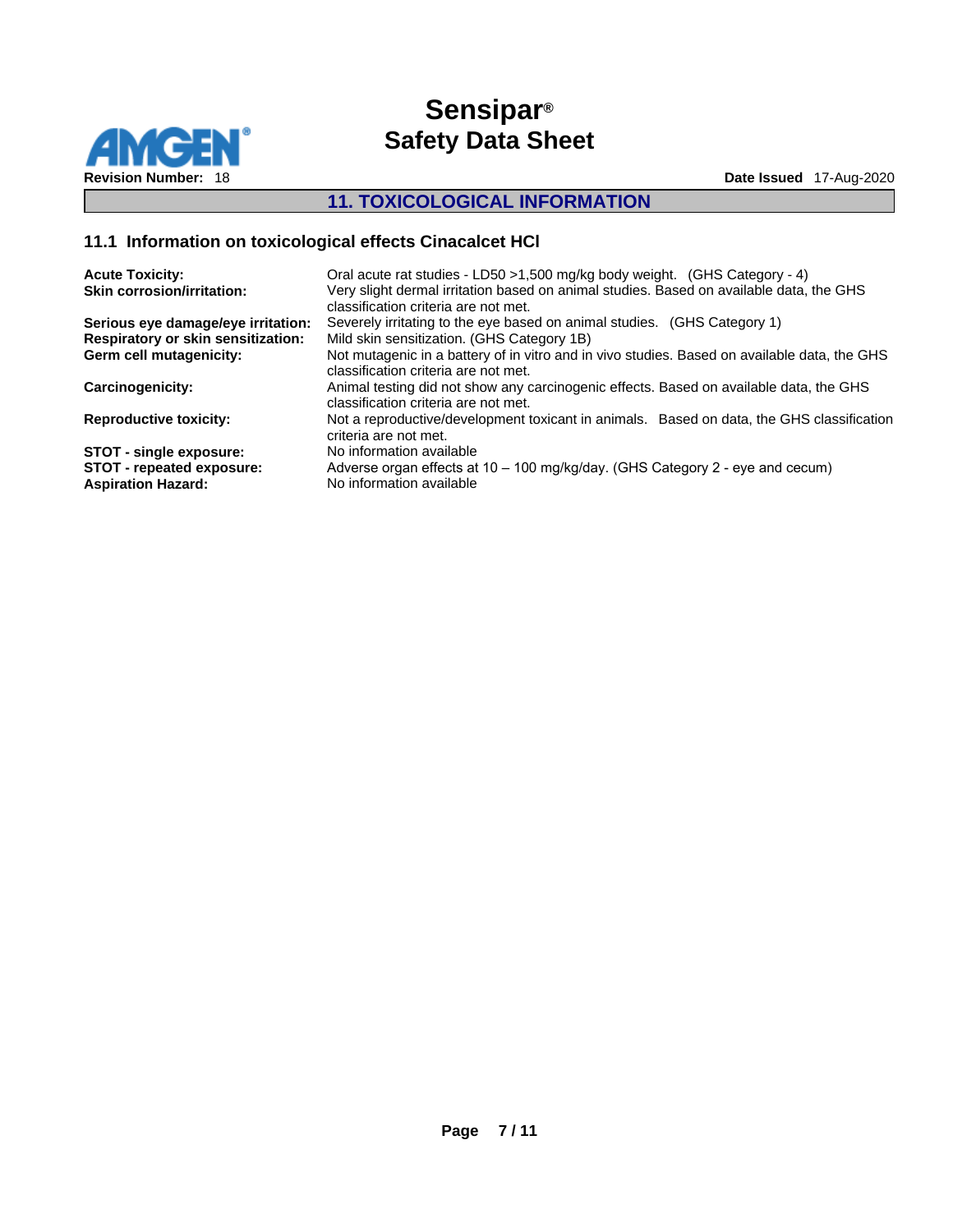

# **12. ECOLOGICAL INFORMATION**

### **12.1 Toxicity**

| <b>Ecotoxicity effects:</b>        | Cinacalcet HCI is very toxic in acute and chronic studies evaluating its effects on aquatic<br>organisms and invertebrates.                                                                                                                                                                                                                                                                                                                                         |
|------------------------------------|---------------------------------------------------------------------------------------------------------------------------------------------------------------------------------------------------------------------------------------------------------------------------------------------------------------------------------------------------------------------------------------------------------------------------------------------------------------------|
|                                    | - The 96-hour LC50 value in fathead minnow under static conditions for cinacalcet was<br>0.085 mg/L, with most of the mortality occurring within the first 24 hours. At the lowest<br>concentration tested (0.063 mg/L), 1/20 or 5% of the test animals died at the 96-hour<br>interval. No NOEC was achieved, although the 0.063 mg/L was the EC05 or LOEC for the<br>study.                                                                                       |
|                                    | - In daphnia magna, the 24-hour and 48-hour EC50 for Cinacalcet HCl are 0.42 mg/L and<br>0.33 mg/L based on nominal concentrations and 0.23 and 0.16 mg/L based on measured<br>concentrations, respectively. The NOEC was 0.11 mg/L based on nominal concentrations<br>and 0.049 mg/L based on measured concentrations. /                                                                                                                                           |
|                                    | - An acute algal inhibition study produced the following values:<br>72- and 96-hr EC50 - 0.0191 and 0.0175 mg/L (cell numbers)<br>72- and 96-hour EC50 - 0.0203 and 0.0191 mg/L (area under the growth curve)<br>$\cdot$ 72- and 96-hour EC50 - 0.0330 and 0.0320 mg/L (growth rates)                                                                                                                                                                               |
|                                    | - In a chronic daphnia reproductive study:<br>the 21-day LC50 for mortality in the parents was 0.14 mg/L<br>the LOEC and NOEC for parent mortality were 0.20 mg/L and 0.10 mg/L.<br>the LOEC and NOEC for reproductive effects were 0.050 mg/L and 0.025 mg/L,<br>respectively.<br>the 72- and 96-hour LOEC and NOEC - 0.0250 and 0.0125 mg/L (cell numbers, area<br>under the growth curve and growth rate).<br>- GHS Category Acute 1<br>- GHS Category Chronic 1 |
| 12.2 Persistence and degradability |                                                                                                                                                                                                                                                                                                                                                                                                                                                                     |
| Persistence/Degradability:         | Cinacalcet HCI is not considered to be biodegradable based on the results of a screening<br>respirometer test and a sealed vessel CO2 production test. An aerobic and anerobic                                                                                                                                                                                                                                                                                      |

respirometer test and a sealed vessel CO2 production test. An aerobic and anerobic biodegradation test in sediment suggests that if cinacalcet gets into the environment, it would irreversibly bind and remain in the sediment.

#### **12.3 Bioaccumulative potential**

**Bioaccumulation/ Accumulation:** In an activated sludge respiratory inhibition study, the 3-hour EC50 and EC20 were 35.6 mg/L and 15.4 mg/L, respectively. The NOEC from the nominal concentration data and effects observed was approximately 1 mg/L.

#### **12.4 Mobility in soil**

**Mobility in Environmental Media:** No information available

#### **12.5 Results of PBT and vPvB assessment**

**Results of PBT and vPvB assessment:** No information available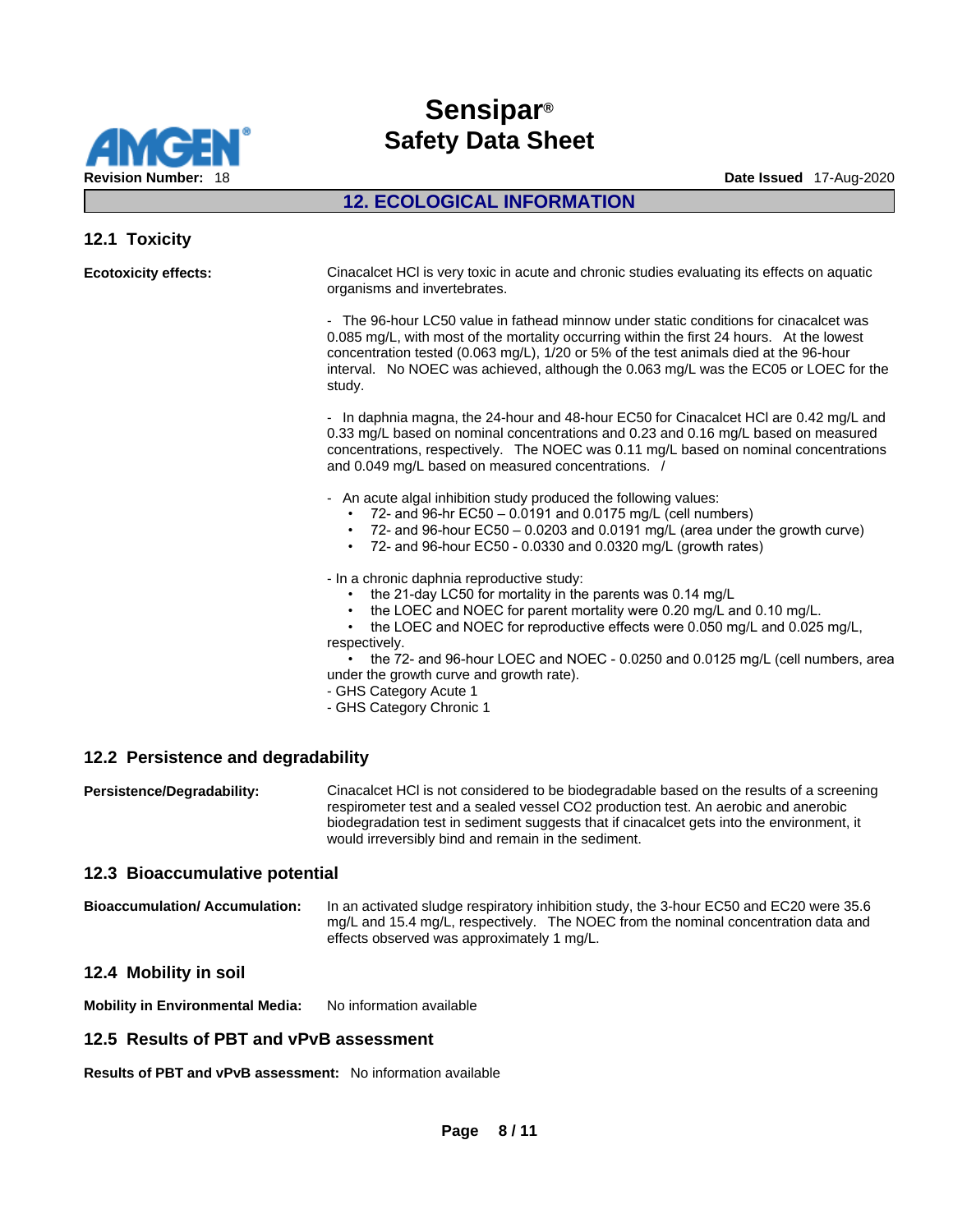

**Other Adverse Effects:** No information available

# **13. DISPOSAL CONSIDERATIONS**

#### **13.1 Waste treatment methods**

**Waste Disposal Method:** Dispose of waste according to prescribed federal, state, local and competent authority guidelines.

# **14. TRANSPORT INFORMATION**

**DOT:** Not regulated

| IATA:                        |                                                                                     |  |
|------------------------------|-------------------------------------------------------------------------------------|--|
| <b>Proper Shipping Name</b>  | Environmentally Hazardous Substance, solid, n.o.s. (cinacalcet HCI)                 |  |
| UN-No                        | UN Number 3077                                                                      |  |
| <b>Packing Group</b>         | Packing Group (PG) III                                                              |  |
| <b>IMDG/IMO:</b>             |                                                                                     |  |
| <b>Proper Shipping Name:</b> | Environmentally Hazardous Substance, solid, n.o.s. (cinacalcet HCI)                 |  |
| $UN-No.$ :                   | UN Number 3077                                                                      |  |
| <b>Packing Group:</b>        | Packing Group (PG) III                                                              |  |
| <b>Marine Pollutant:</b>     | This product contains a chemical which is listed as a marine pollutant according to |  |
|                              | <b>IMDG/IMO</b>                                                                     |  |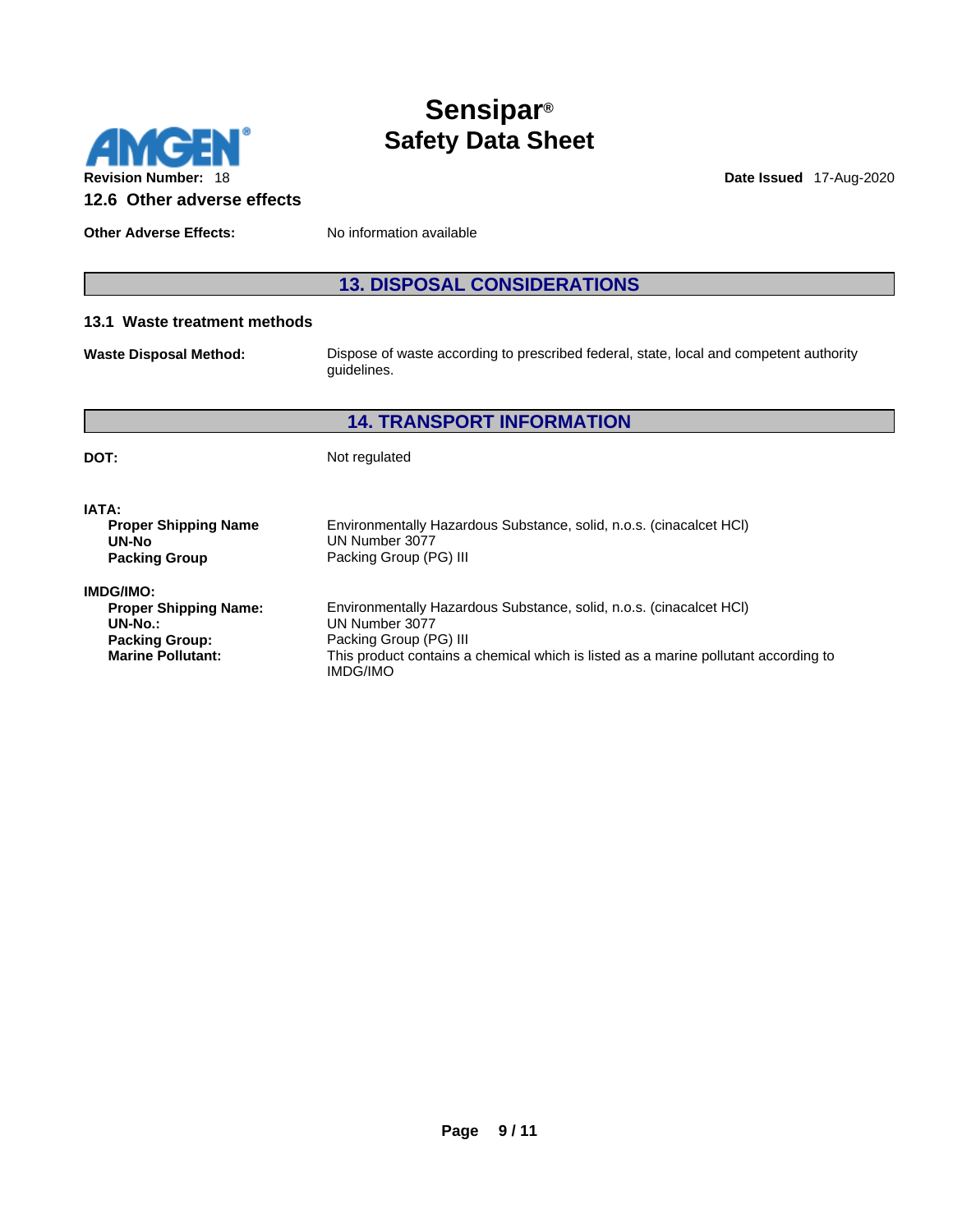

**15. REGULATORY INFORMATION** 

### **15.1 Safety, health and environmental regulations/legislation specific for the substance or mixture**

**International Inventories**

| <b>TSCA:</b>         |  |
|----------------------|--|
| <b>EINECS/ELINCS</b> |  |
| <b>DSL/NDSL</b>      |  |
| PICCS:               |  |
| <b>ENCS:</b>         |  |
| CHINA:               |  |
| AICS:                |  |
| <b>KECL:</b>         |  |
|                      |  |

**Legend** 

**TSCA** - United States Toxic Substances Control Act Section 8(b) Inventory  **EINECS/ELINCS** - European Inventory of Existing Commercial Chemical Substances/EU List of Notified Chemical Substances **DSL/NDSL** - Canadian Domestic Substances List/Non-Domestic Substances List **PICCS** - Philippines Inventory of Chemicals and Chemical Substances **ENCS** - Japan Existing and New Chemical Substances **IECSC** - China Inventory of Existing Chemical Substances **AICS** - Australian Inventory of Chemical Substances **KECL** - Korean Existing and Evaluated Chemical Substances

#### **State Regulations**

**California Proposition 65:** This product does not contain any Proposition 65 chemicals.

#### **15.2 Chemical safety assessment**

No CSA has been conducted.